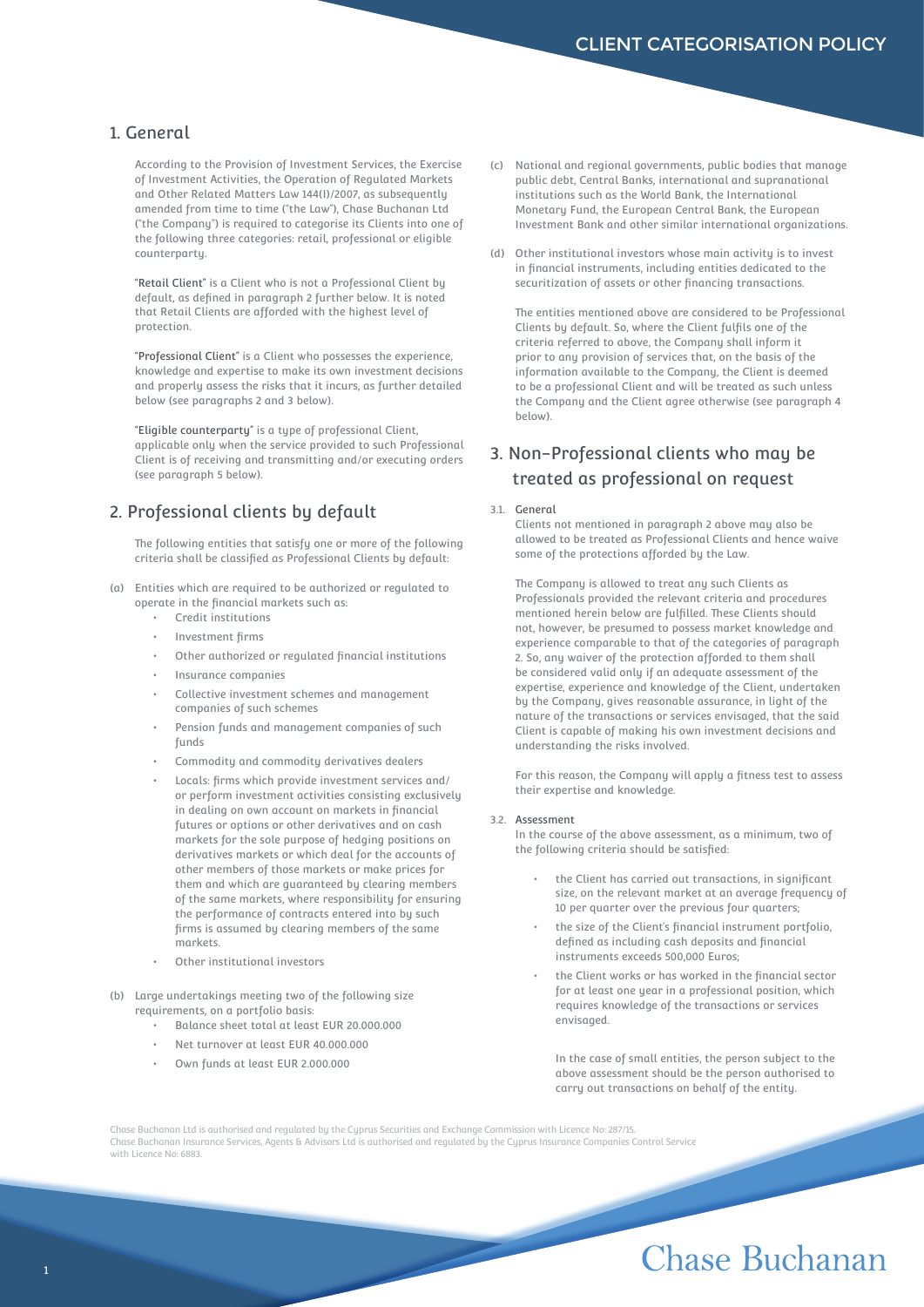### 3.3. Procedure

The Client states in writing to the Company that it wishes to be treated as a Professional Client, either generally or in respect of a particular investment service or transaction, or tupe of transaction or product.

The Company must give it a clear written warning of the protections and investor compensation rights it may lose.

The Client must state in writing, in a separate document from the main Agreement, that it is aware of the consequences of losing such protections.

Before deciding to accept any request for waiver, the Company must take all reasonable steps to ensure that the Client requesting to be treated as a Professional Client meets the relevant requirements stated above.

#### 3.4. Keeping the Company Informed

All Clients are responsible for keeping the Company informed about any change which could affect their current categorisation.

However, if the Company becomes aware that the Client no longer fulfils the initial conditions which made it eligible for a professional treatment, the Company should take appropriate action.

## 4. Professional clients requesting to be treated as retail

It is noted that Professional Clients of paragraph 2 are allowed to request nonprofessional treatment and instead be treated as Retail Clients, so as to enjoy a higher level of protection. It is the responsibility of the Client, considered to be a Professional Client, to ask for a higher level of protection when it deems it is unable to properly assess or manage the risks involved.

This higher level of protection will be provided when a Client who is considered to be a professional enters into a written agreement with the Company to the effect that it shall not be treated as a Professional for the purposes of the applicable conduct of business regime. Such agreement should specify whether this applies to one or more particular services or transactions, or to one or more types of product or transaction.

## 5. Eligible counterparties

An Eligible Counterparty is an undertaking which falls within categories (a), (b) and (c) of the Clients who are considered to be Professionals by default (of paragraph 2 above).

Further, the Eligible Counterparty category is applicable only for the following investment services:

- Reception and transmission of Client orders
- Investment Advice

On request, the Company may also recognise as an Eligible Counterparty which fall within a category of Clients who are to be considered professional Clients in accordance to the fitness test (see paragraph 4 above). In such cases, however, the undertaking concerned shall be recognised as an Eligible Counterparty only in respect of the services or transactions for which it could be treated as a Professional Client.

In the event of a transaction where the prospective counterparty is located in another EU Member State, the Company shall defer to the status of the other undertaking as determined by the legislation of the said Member State in which that undertaking is established.

## 6. Types of requests for different categorisation

The following requests may be submitted to the Company should a Client wish to change its categorisation:

- (a) A Retail Client can request to be categorised as a Professional Client. The Client therefore accepts a lower level of protection (see paragraph 3 above).
- (b) A Professional Client can request to be categorised as a Retail Client. The Client therefore obtains higher level of protection (see paragraph 4 above). A Professional Client can request to be treated as an Eligible Counterparty, obtaining therefore a lower level of protection (see paragraph 5 above).
- (c) An Eligible Counterparty can request to be categorised as a Professional Client or a Retail Client. The Client therefore obtains higher level of protection (see paragraph 5 above).

It is noted that the Company is not required to agree with a request for non-professional or non-Eligible Counterparty treatment. In addition, the Company may, on its own initiative, treat as a Professional or Retail Client an Eligible Counterparty or treat as a Retail Client a Professional Client.

Clients wishing to change their Client Categorisation may use the "Application for Change of Client Status" form found on the Company's website.

## 7. Protection rights

### 7.1. Retail and Professional Clients

Where the Company treats a Client as a Retail Client, the Client is entitled to more protections under the Law, than if the Client was treated as a Professional Client. In summary, the protections Retail Clients are entitled to are as follows (the list may not be exhaustive):

(a) A Retail Client will be given more information disclosures with regards to the Company, its services, its financial instruments and their performance, the nature and risks of financial instruments, its costs, commissions, fees and charges, including summary details of any relevant investor compensation, as applicable.

Chase Buchanan Ltd is authorised and regulated by the Cyprus Securities and Exchange Commission with Licence No: 287/15. Chase Buchanan Insurance Services, Agents & Advisors Ltd is authorised and regulated by the Cyprus Insurance Companies Control Service with Licence No: 6883.

# Chase Buchanan